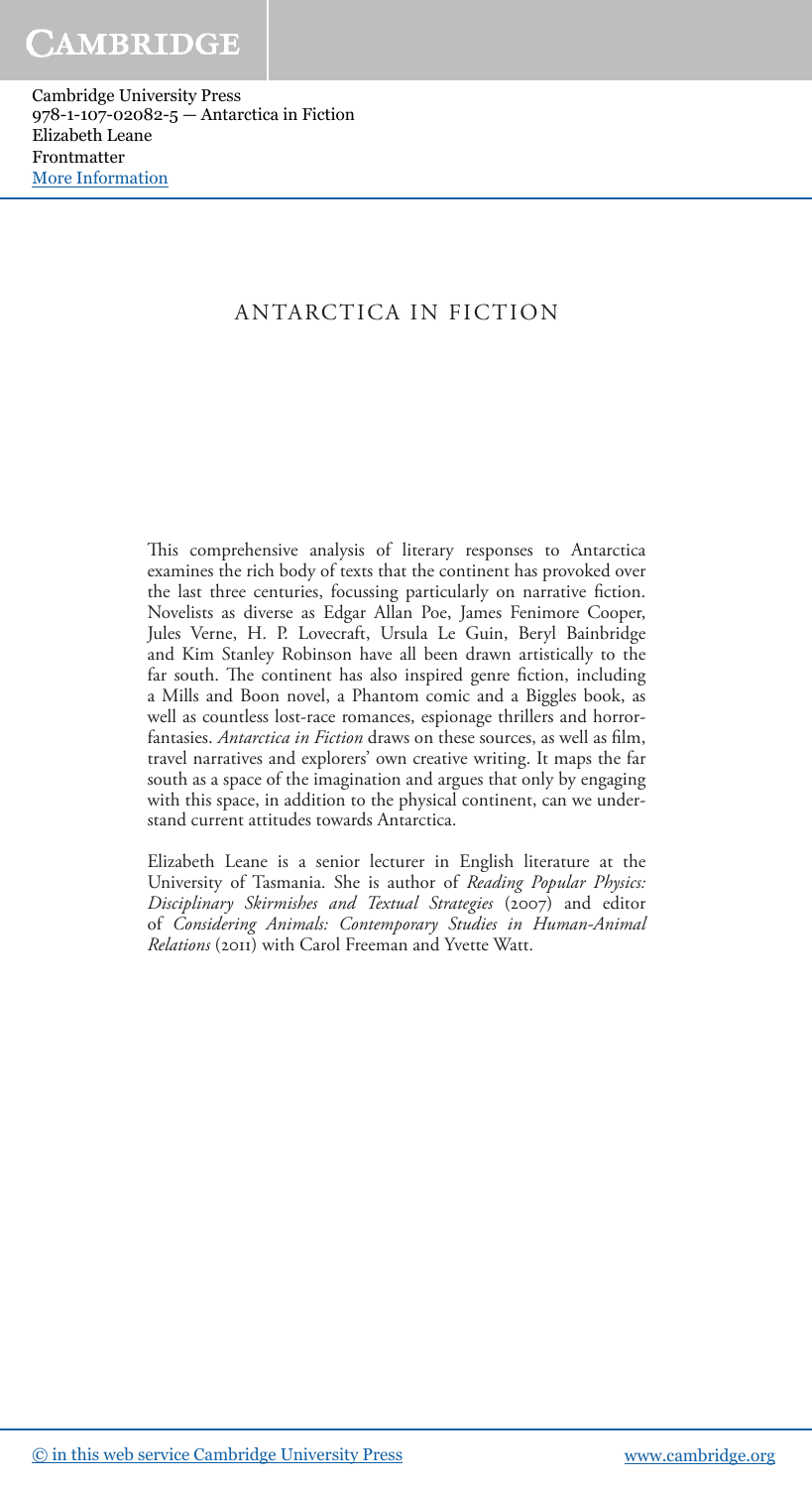# ANTARCTICA IN FICTION

 *Imaginative Narratives of the Far South* 

 ELIZABETH LEANE  *University of Tasmania* 

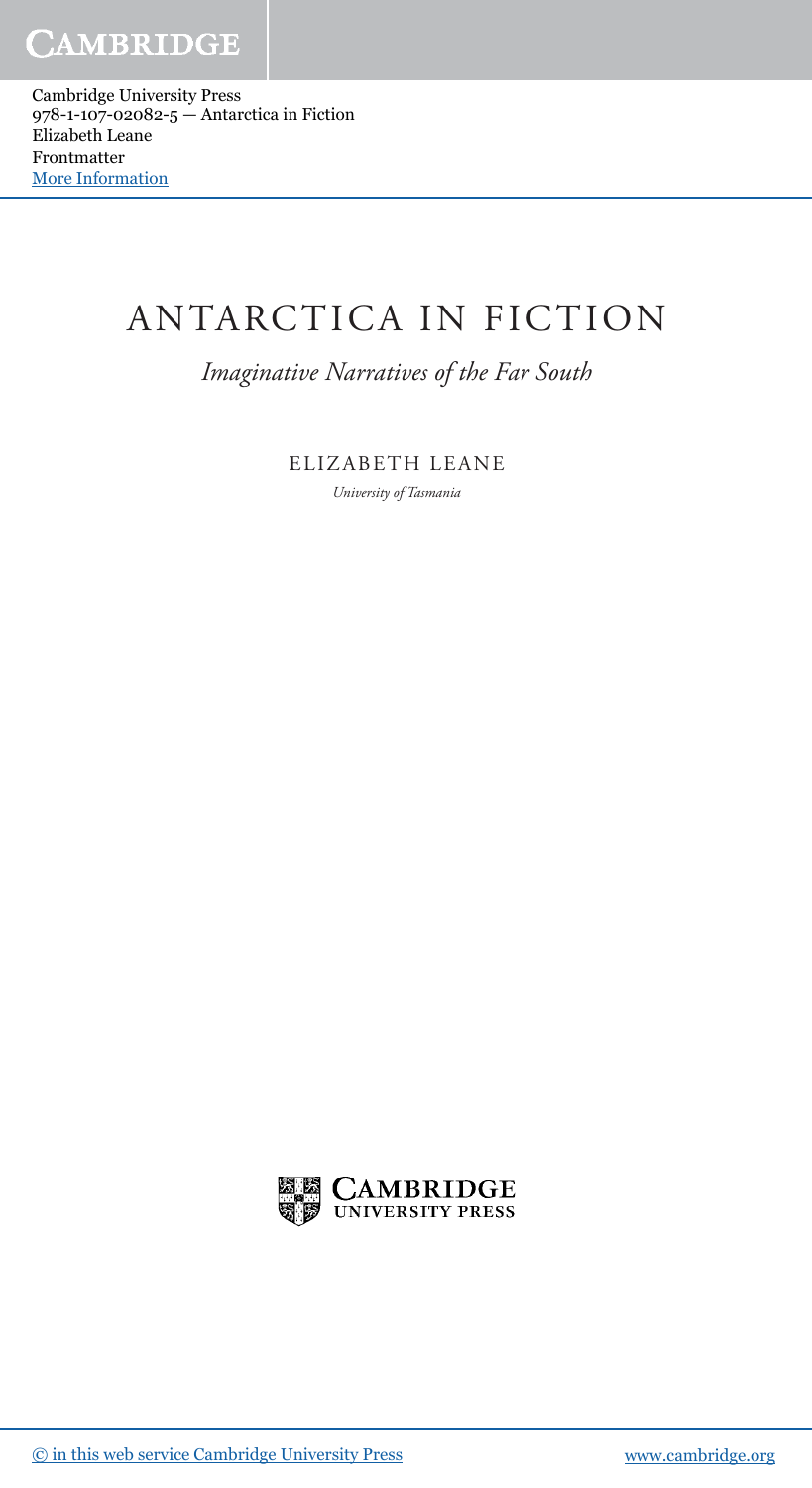#### **CAMBRIDGE UNIVERSITY PRESS**

University Printing House, Cambridge CB2 8BS, United Kingdom

One Liberty Plaza, 20th Floor, New York, ny 10006, usa

477 Williamstown Road, Port Melbourne, vic 3207, Australia

314-321, 3rd Floor, Plot 3, Splendor Forum, Jasola District Centre, New Delhi - 110025, India

79 Anson Road, #06-04/06, Singapore 079906

Cambridge University Press is part of the University of Cambridge.

It furthers the University's mission by disseminating knowledge in the pursuit of education, learning and research at the highest international levels of excellence.

> www.cambridge.org Information on this title: www.cambridge.org/9781107020825

> > © Elizabeth Leane 2012

This publication is in copyright. Subject to statutory exception and to the provisions of relevant collective licensing agreements, no reproduction of any part may take place without the written permission of Cambridge University Press.

> First published 2012 First paperback edition 2015

*A catalogue record for this publication is available from the British Library*

*Library of Congress Cataloging in Publication data* Leane, Elizabeth.

Antarctica in fiction : imaginative narratives of the far south / Elizabeth Leane.

p. cm.

Includes bibliographical references and index. isbn 978-1-107-02082-5 (hardback : alk. paper) 1. Antarctica–In literature. I. Title. pn56.3.a65l43 2012 809´.9332989–dc23 2012008821

> isbn 978-1-107-02082-5 Hardback isbn 978-1-107-50771-5 Paperback

Cambridge University Press has no responsibility for the persistence or accuracy of URLs for external or third-party internet websites referred to in this publication, and does not guarantee that any content on such websites is, or will remain, accurate or appropriate.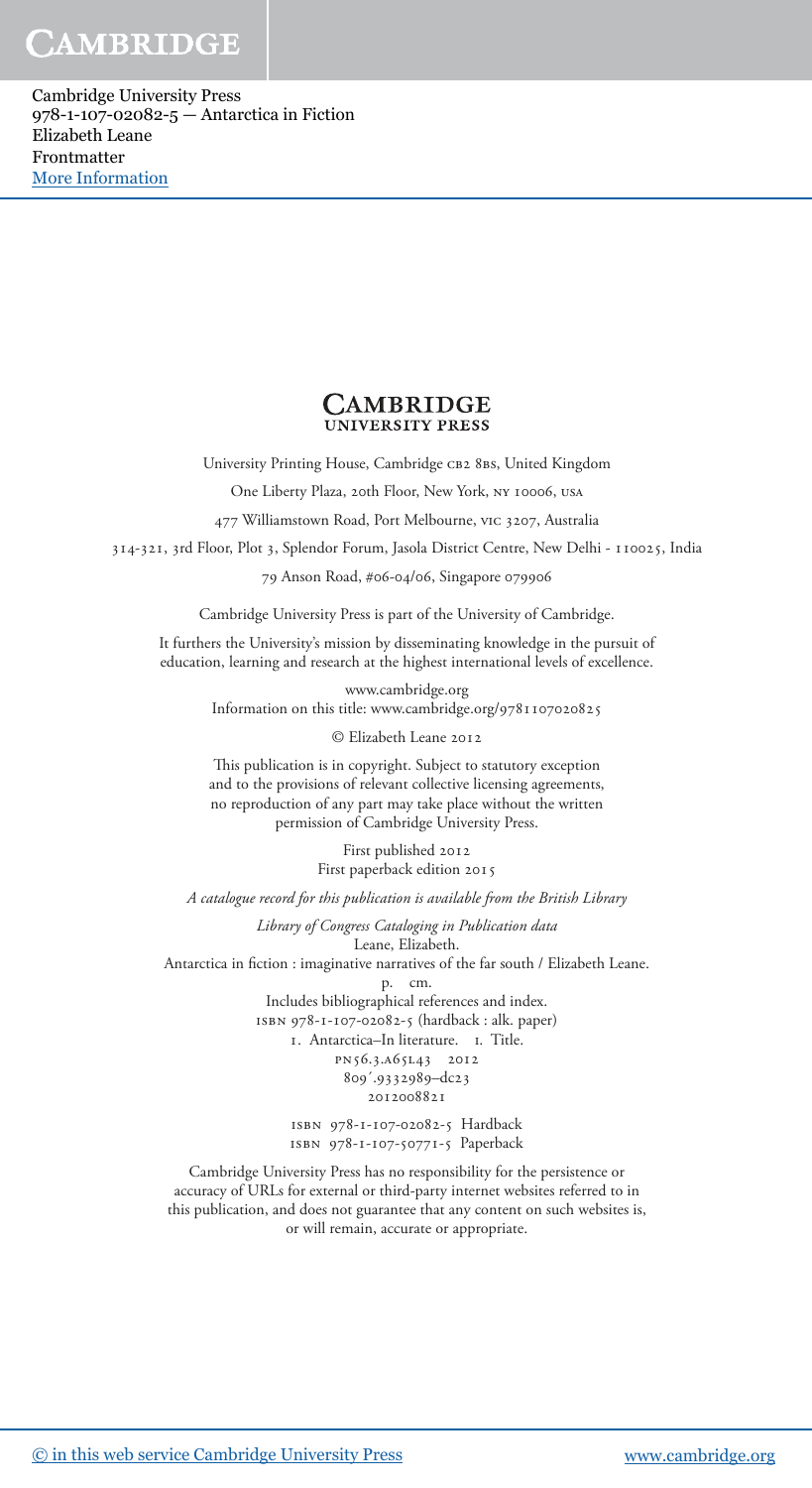Cambridge University Press 978-1-107-02082-5 — Antarctica in Fiction Elizabeth Leane Frontmatter [More Information](www.cambridge.org/9781107020825)

 *For Damian*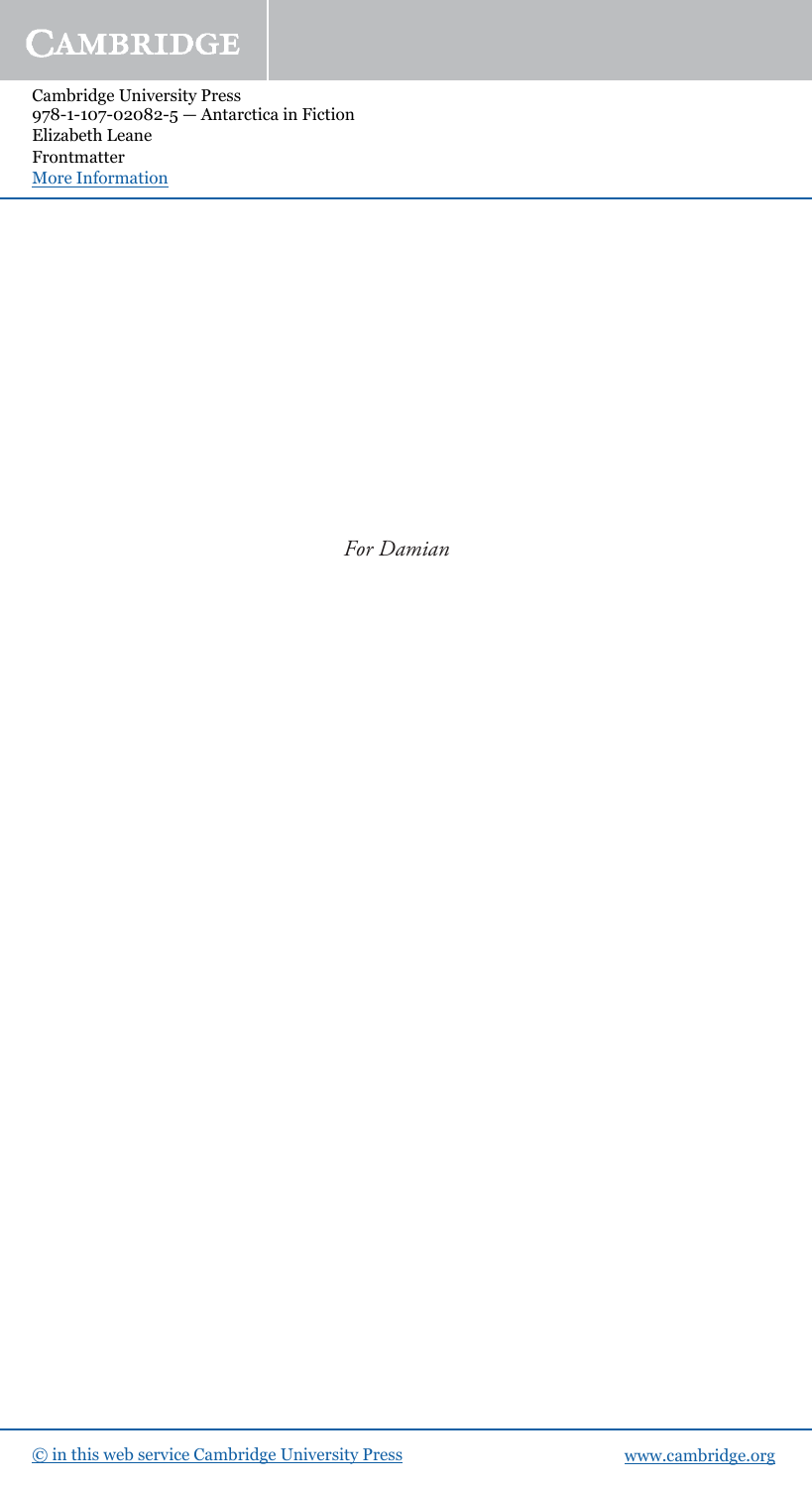Cambridge University Press 978-1-107-02082-5 — Antarctica in Fiction Elizabeth Leane Frontmatter [More Information](www.cambridge.org/9781107020825)

 *Contents* 

| List of figures<br>Acknowledgements   |                                                    | page viii<br>ix   |
|---------------------------------------|----------------------------------------------------|-------------------|
|                                       | Introduction                                       | <b>I</b>          |
| Ι.                                    | Speculative Visions of the South Polar Regions     | 22                |
| 2.                                    | Bodies, Boundaries and the Antarctic Gothic        | 53                |
| 3.                                    | Creative Explorations of the Heroic Era            | 84                |
| 4.                                    | The Survival Value of Literature at High Latitudes | ш                 |
| 5.                                    | The Transforming Nature of Antarctic Travel        | 133               |
|                                       | 6. Freezing Time in Far Southern Narratives        | 153               |
|                                       | Coda                                               | 180               |
| <b>Notes</b><br>Bibliography<br>Index |                                                    | 183<br>2II<br>237 |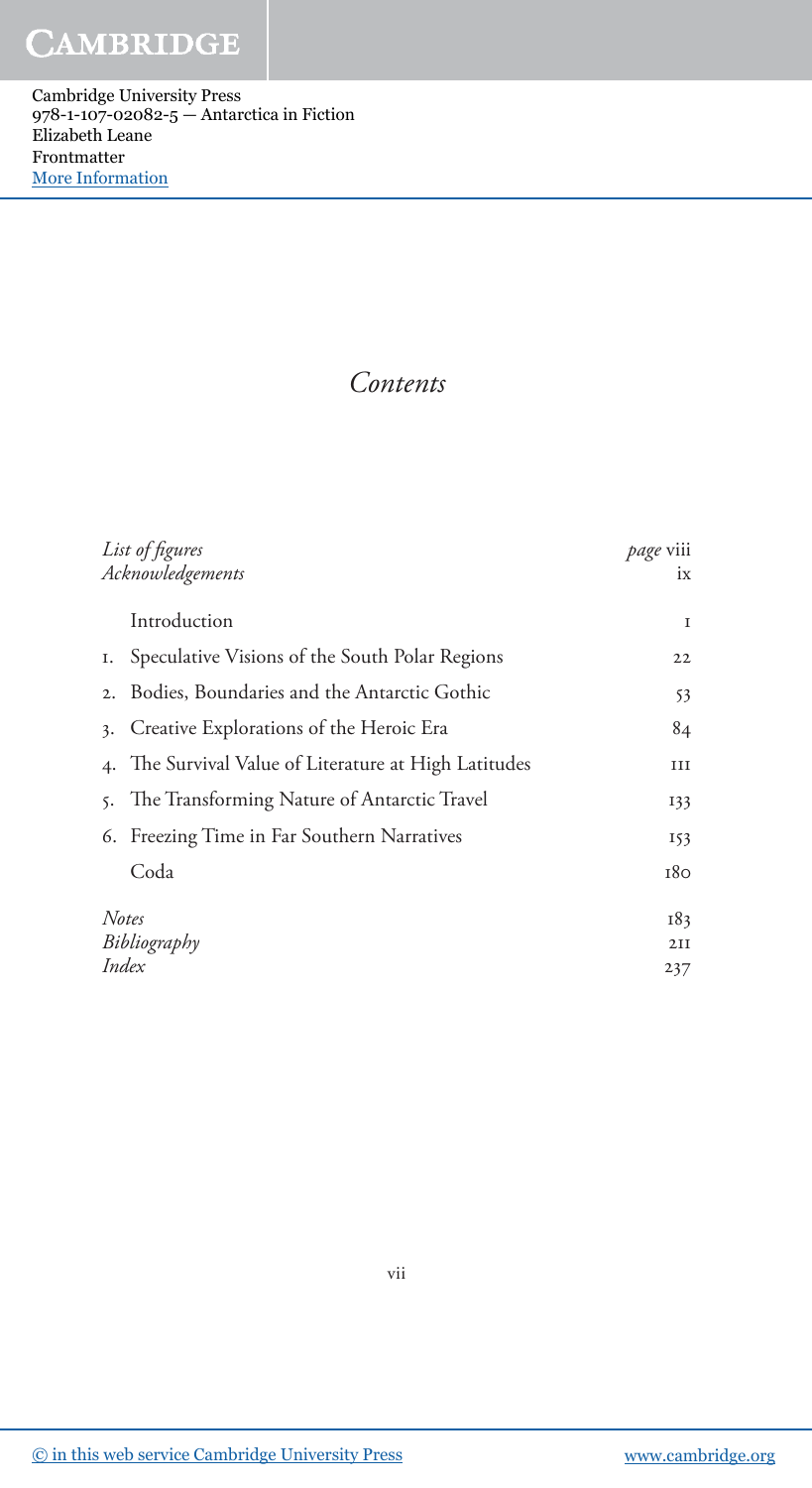Cambridge University Press 978-1-107-02082-5 — Antarctica in Fiction Elizabeth Leane Frontmatter [More Information](www.cambridge.org/9781107020825)

### *Figures*

| I. 'Attacked by bears'. Illustration from William Kingston's |         |
|--------------------------------------------------------------|---------|
| At the South Pole.                                           | page 13 |
| 2. World map from Joseph Hall's Mundus alter et idem         |         |
| (Vltraiecti (Utrecht): Apud Joannem à Waesberge, 1643).      | 28      |
| 3. Illustration of the whirlpool scene from Australis, or,   |         |
| the City of Zero, from a souvenir programme accompanying     |         |
| the performance.                                             | 37      |
| 4. Illustration from William Earl Johns's Biggles Breaks     |         |
| the Silence.                                                 | 44      |
| 5. Photograph of scene from the Berlin performance of        |         |
| Reinhard Goering's play Die Südpolexpedition des Kapitäns    |         |
| Scott, published in the Graphic, 8 March 1930, 369.          | 90      |
| 6. George Marston reading in bed during Ernest Shackleton's  |         |
| Nimrod expedition.                                           | II3     |
| 7. Sketch from the diary of Sydney Jones, a member of the    |         |
| Australasian Antarctic Expedition.                           | II5     |
| 8. The cast of Ticket of Leave.                              | 127     |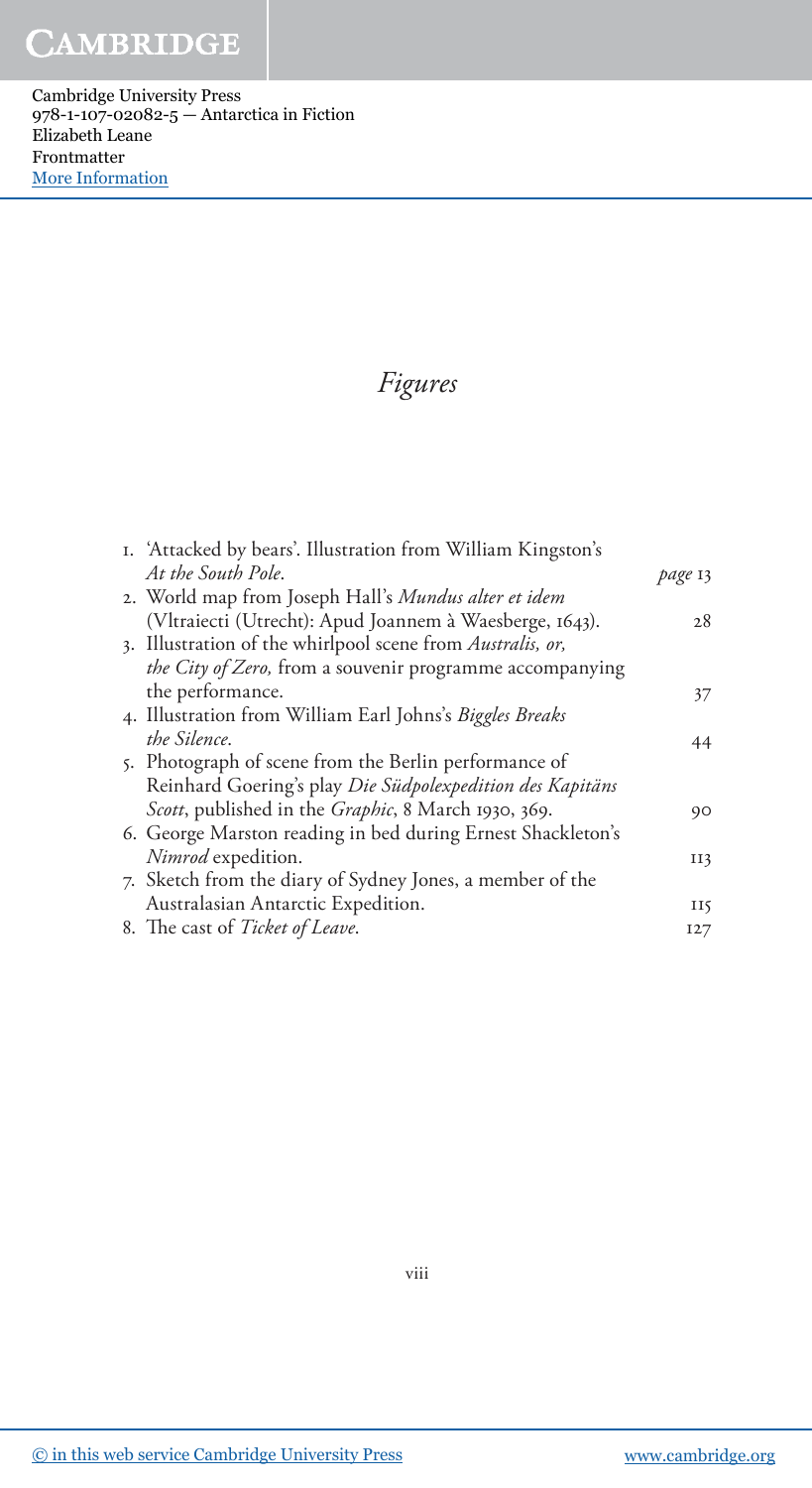### *Acknowledgements*

There are many people I would like to thank for their contributions to the development of this book.

 Polar librarians and archivists have been generous with their time and knowledge. In particular, I am grateful to Andie Smithies and Graeme Watt at the Australian Antarctic Division library; Shirley Sawtell, Heather Lane and Hilary Shibata at the Scott Polar Research Institute, University of Cambridge, where I spent a productive few weeks as a visiting scholar; Mark Pharaoh at the Mawson Collection, South Australian Museum; Lynn Lay at the Goldthwait Polar Library, Byrd Polar Research Centre; and the staffs of the Mitchell Library, State Library of New South Wales; Canterbury Museum, Christchurch; and the Alexander Turnbull Library, National Library of New Zealand. My time as a visiting researcher at Gateway Antarctica, University of Canterbury, was highly useful, and the researchers there, including Bryan Storey, Michelle Rogan-Finnemore and Daniela Liggett, made me very welcome. An enthusiastic community of book collectors, bibliographers, writers, researchers and expeditioners have offered suggestions, information, advice and productive conversation. They include Jesse Blackadder, Joan Booth, Adrian Caesar, Lester Chaplow, Christy Collis, Craig Cormick, Bill Fox, Elena Glasberg, Chris Gosling, Tom Griffiths, Stephen Haddesley, Robert Headland, Bernadette Hince, Nicholas Johnson, Max Jones, Valmar Kurol, Bill Manhire (who provided very useful feedback and kindly allowed me to reprint his poem 'Visiting Mr Shackleton'), Peter Morse, Sarah Moss, Robyn Mundy, Steve Nicol, Lisa Roberts, Heather Rossiter, Lyman Tower Sargeant, Ann Savours, Barbara Smith, Robert Stephenson, Rupert Summerson and Lynn Willshire. Special thanks are due to the late Fauno Cordes, who provided me with lists of new titles early in my research, always signing off with her cheerful advice, 'carry on!'; Laura Kay, who more recently has kept me up to date with new publications and generously sent me a number of titles; and Gordon Bain, who made his extensive library of Antarctic fiction available to me.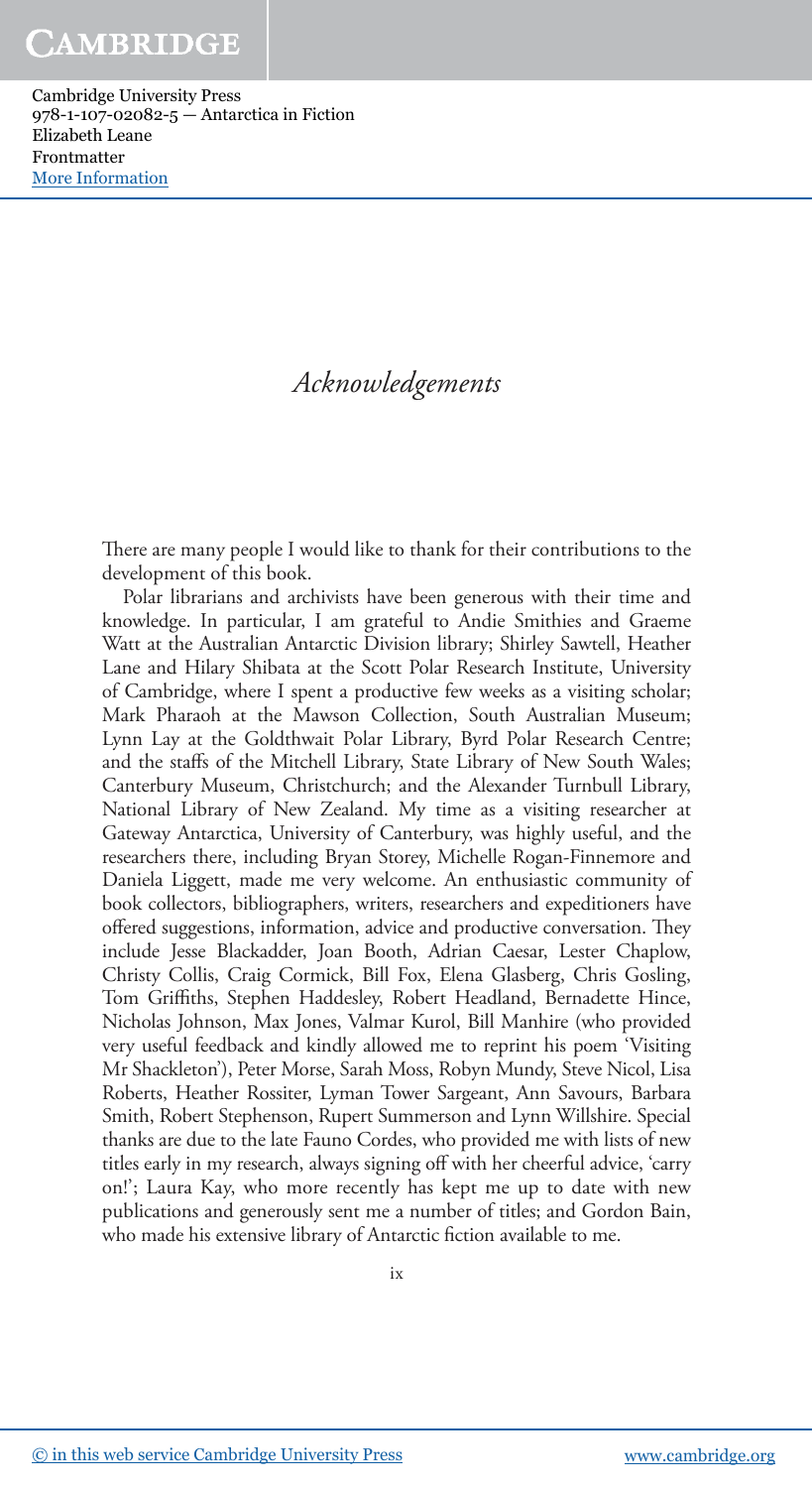Cambridge University Press 978-1-107-02082-5 — Antarctica in Fiction Elizabeth Leane Frontmatter [More Information](www.cambridge.org/9781107020825)

#### x *Acknowledgements*

 Many colleagues and students at the University of Tasmania have contributed to the evolution of this book through lending expertise and encouragement, including Paul Burton (who advised me on classical Greek texts), Marcus Haward, Julia Jabour, Lorne Kriwoken, Guinevere Narraway (who helped with German texts) and Andrew Saunders. Karen van Druten provided helpful advice at a pivotal point in my research. The collegial atmosphere in the School of English, Journalism and European Languages has been a significant benefit; in particular, Ralph Crane, Lisa Fletcher, Lucy Frost, Anna Johnston, Helen Tiffin and Danielle Wood have given advice and support over the years of the book's development. Coffees, walks and chats with Ian Murray have been an important and enjoyable part of my research process. I have had the benefit of not one but two excellent research assistants: Stephanie Pfennigwerth and Anna Lucas. Both have a deep knowledge of and enthusiasm for the Antarctic regions; both have helped me to develop my ideas; and both have gone well beyond the call of duty in helping me research and prepare the book.

 While, as Stephen Pyne notes, it is not necessary to travel to Antarctica to study its literature, my voyage to Casey Station and Macquarie Island as an Australian Antarctic Arts Fellow added an important dimension to my research and confirmed my fascination for the region. The expeditioners who travelled with me on the *Aurora Australis* were unfailingly friendly and interested in my project. I am grateful to the Australian Antarctic Division for providing me with this unique opportunity.

This project also received considerable support from the Australian Research Council through their Discovery Projects funding scheme. This enabled many activities – in particular, travel to libraries and archives – which otherwise would have been difficult. I am very appreciative of this financial assistance.

 Cambridge University Press has made the publication process a smooth and enjoyable experience. In particular, I would like to acknowledge Linda Bree, Gillian Dadd, Marielle Poss, Maartje Scheltens and Andrea Wright. Madeleine Davis and Bindu Vinod also assisted me with aspects of the production process.

 Lastly, I would like to thank my family, especially my parents, Peter and Christine, who are always encouraging and do their fair share of proofreading; my children, Zachary and Tessa, who are a constant source of joy; and my husband, Damian, who triggered my interest in the Antarctic region, and who has been unstintingly patient and supportive. This book is dedicated to him.

 Sections of this book draw on previously published research. Parts of Chapter 1 are taken from 'Romancing the Pole: A Survey of